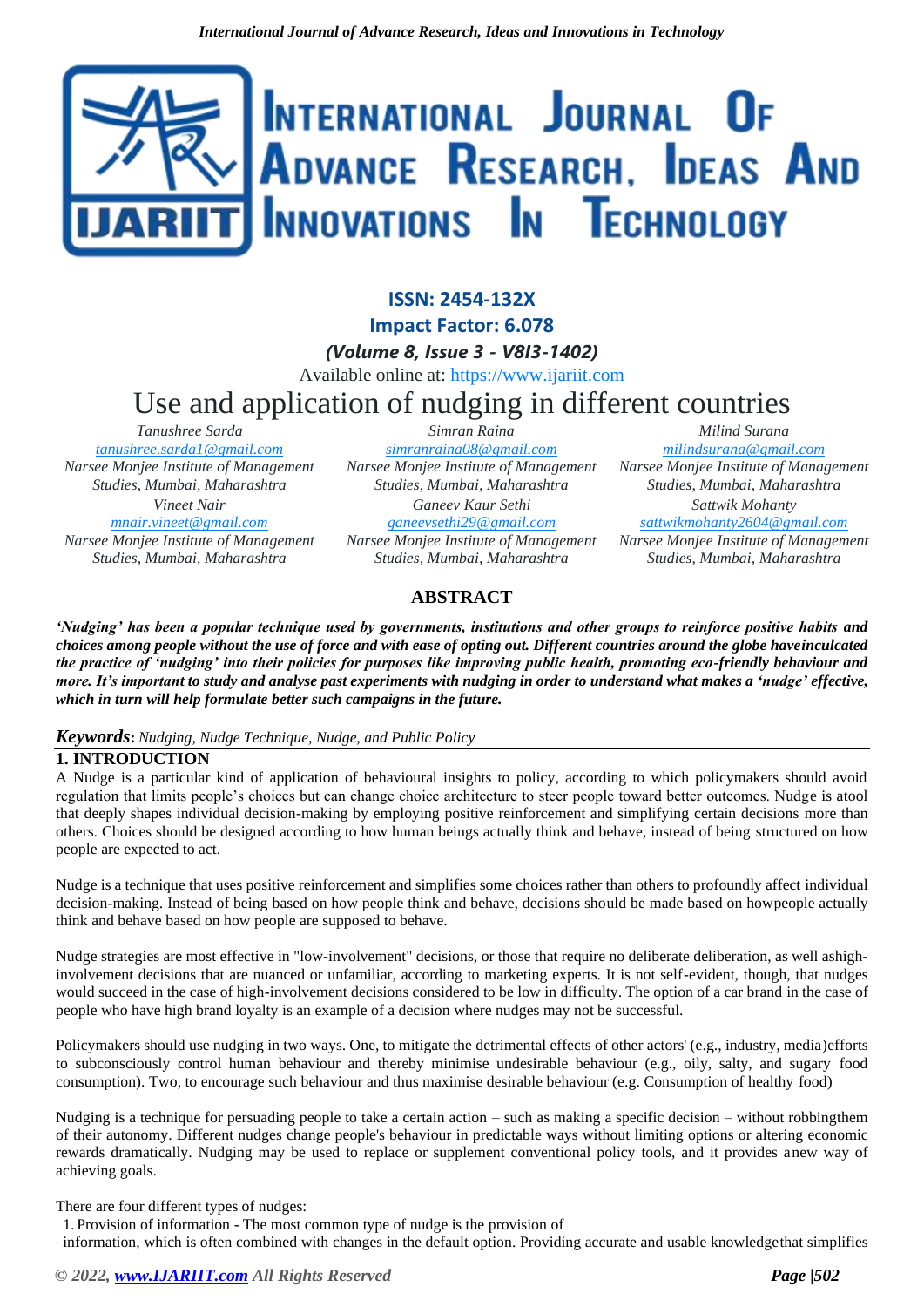the decision-making process is a promising way to encourage people to make pro-environmental decisions.

- 2.Changes in the physical environment Changes in the physical environment seem to be particularly effective atinfluencing behaviour in relation to waste sorting, waste recycling, and food waste reduction.
- 3. Use of a green default option Changes in default options are a promising form of nudge, but this type of nudge isoften used to promote energy use reductions and energy-efficient behaviour in the literature review.
- 4. Use of social norms and regular feedback The use of social norms through peer comparisons in social nudges isintriguing because this form of nudge is used in energy and water consumption as well as waste sorting.

Businesses have a long history of using nudge-like tactics to influence buying habits and amounts. Companies have been leaders in using customer behaviour studies, particularly the most recent advances in sensory approaches and neuro- messaging, to create communication strategies in stores, marketing campaigns through various platforms beyond the in-storeenvironment and influencing purchasing behaviour through in-store room layout and management.

The most common type of nudge is the provision of information, which is often combined with changes in the default option. Providing accurate and open evidence that simplifies the decision-making process is a promising way to encourage people tomake pro-environmental decisions.

Nudging is still a relatively new approach to behaviour modification, especially in the policy and welfare realms. Early adopters like the United Kingdom, on the other hand, have shown a lot of hope. Furthermore, general behavioural economics insights are being used in many countries to design common policy instruments such as legislation. Although option architecture isn't a silver bullet, it is a policy instrument that can be applied at a low cost and yield meaningful results. When policymakers grapple with everincreasing resource constraints, nudging could become a more common and powerful toolkit.

The impact of human behavioural execution of public policy is examined from a global perspective in this report. The study examines how nudge-type policies are implemented in various countries and in different ways. In addition, there is the availability of real-time data. For instance, Premium pension plan in Sweden, Applying behavioural insights to organ donation in UK, Sale of saturated fat consumption in order to improve public health in Norway, banking, Education and foodwastage in Italy, and applying behavioural policy making to achieve efficiency in USA.

# **2. OBJECTIVE**

Nudging is a comparatively modern method of influencing behaviour sustainably without altering people's beliefs. Nudgingmay be used to encourage individuals to make environmentally or health-conscious decisions. The nudge theory has been used in various fields, including sociology, social science, political theory, and administration.

In a variety of sectors, from road safety to food and physical exercise, from pension plans to the private sector, and from littering to recycling, the value of behaviour modification initiatives is being recognized in politics and by policymakers. Advances in behavioural sciences have shown how, due to the interaction of psychological forces with what should be unrelated features of dynamic decision-making situations from intuition, human behaviour and decision-making are boundedly rational, consistently skewed, and highly habitual over the last four decades. These behavioural perspectives showhow contextual factors in decisionmaking can cause people to fail to act on well-informed desires, and therefore fail to achieve their desired outcomes.

The majority of choices people make are unreasonable and unconscious. As a result, their behaviour can be influenced by altering the way options are given to them. Government can attempt to change people's behaviour to improve their wellbeing,as long as this may not require force or severe financial burdens. There is potential to use behavioural science tools to achievethis, such as nudging individuals in the right way rather than prohibiting or limiting their decisions. To limit energy demand, for example, a conventional policy solution will be to use taxes and incentives to change markets, thus impacting people's price choices and influencing their behaviour. Instead, the behavioural approach relies on how individuals are presented with decisions.

Nudges, or changes in decision architecture, have been used to change people's behaviour in many situations. While nudginghas gained widespread acceptance, the scale of its effects varies greatly between studies. Many behavioural change studies have shown that most individuals who try to change their behaviour struggle to do so not because they aren't inspired but forget about it at crucial times. Nudges are designed to take advantage of this human frailty to make the desired decision simpler. Furthermore, in some experiments, nudges have been shown to be inefficient or even backfire, raising the question of whether and under what circumstances nudges are safe.

In our report, we analyse the use and application of nudging. We share success as well as failure stories, in which nudging tactics may or may not have resulted in the expected outcomes. We study the effectiveness and limitations of nudging in eachcountry. These results suggest that nudges are successful at influencing customer decision-making through varying stages of the consumer's need for cognition or need for uniqueness. As a result, we do a comparative analysis of nudging in countries like Italy, Sweden, Denmark, Norway, the United Kingdom, and the United States of America. This paper aims to provide anoverview of the variety of programs that use choice architecture strategies to support physical activity at the community leveland recognize research limitations by analysing the various methods in terms of class and form of intervention used.

# **3. PRESENTATION OF FACTS**

# **3.1 Sweden**

Sweden, officially known as Konungariket Sverige (Kingdom of Sweden), is a Nordic country in Northern Europe. It is adeveloped country with an HDI value of 0.945 (2019), placing it at the 7th position in the world.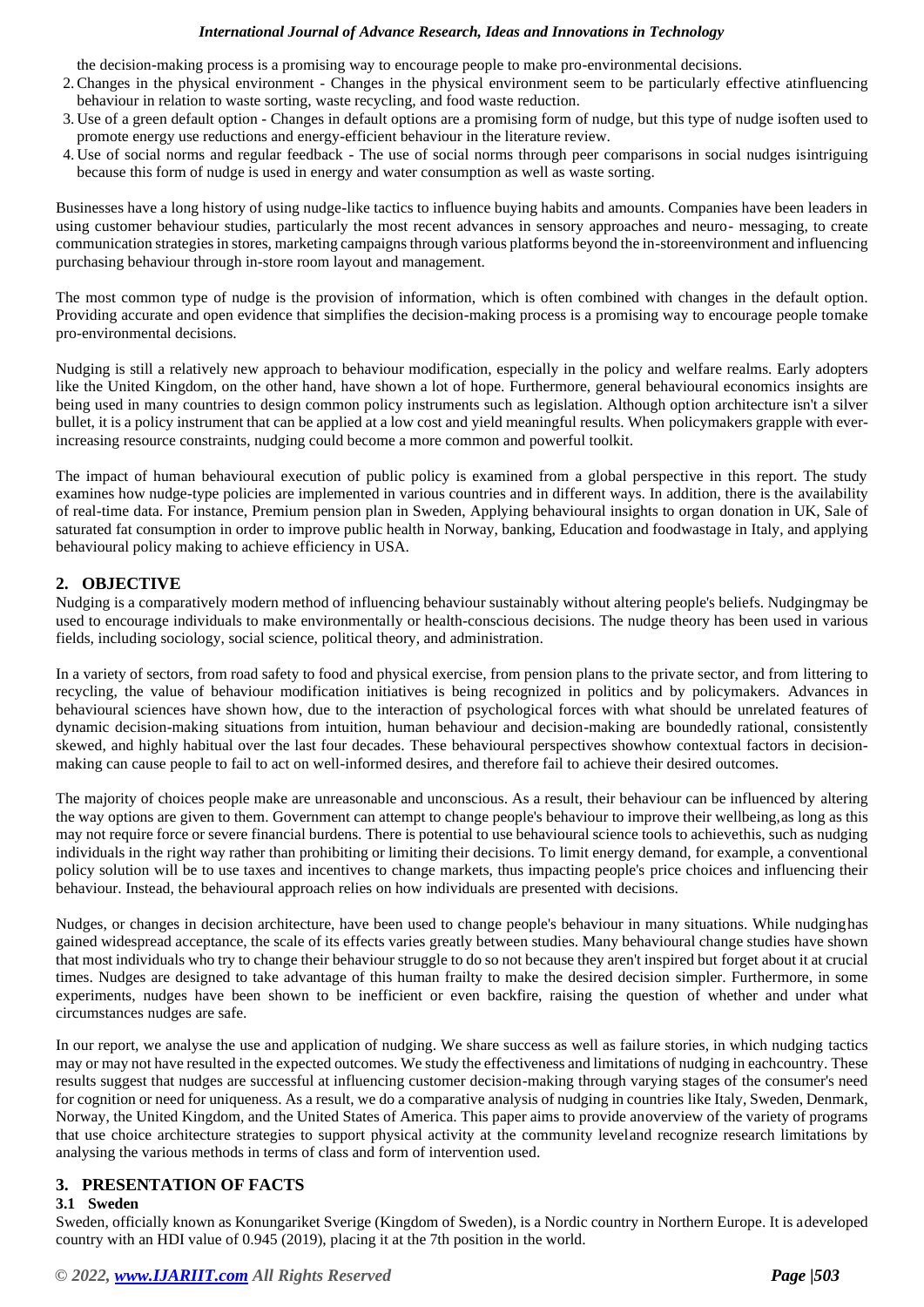The country has made a lot of advancements in all facets of progress. In terms of gender parity, the country is only 10% awayfrom equal gender-pay. Moreover, 54.5% of energy consumed by Sweden is renewable (water and biomass). Out of the 149 countries included in the 2020 Good Country Index, Sweden ranks 1st and is at 10th place among 190 countries in the Ease of Doing Business Index.

In this context, it is obvious that Sweden is a strong welfare state with a high degree of acceptance of government intervention. Thus, nudging is utilised and, in some cases, has proven to be extremely effective. One such case is theintroduction of the Premium Pension Plan launched by the Swedish Government in 2000.

The pension system in place before 2000 *"combined a flat-rate universal benefit with earnings- related supplement (ATP). Afull earnings-related benefit could be obtained with 30 years of covered earnings at age 65, based on an average of the best 15 years"*. However, this was an unjust system as people were expected to increase their contribution rates to a level that wasunacceptable to future workers. Eventually, it was evident that a new policy had to be established in place of the prevalent one.

In the new policy that was introduced, individuals had the choice of depositing money in individual investment accounts.Premiums could be invested in a maximum of five funds (out of more than 700 mutual funds available). People were alsofree to change the fun they had chosen at any time, free of cost.

There was a unique provision of a special investment fund for individuals who did not want to make their own investmentdecisions and this fund was presented as the "default" option. However, the actual aim of the government was to motivateindividuals to choose their own portfolios instead of relying on the default option and to motivate this behaviour, public announcements and advertisements were carried out.

The campaign was successful as the majority of the people chose to form their own portfolios. But, as soon as the Government reduced advertising, the number of people opting for individual portfolios also decreased and there was a sharprise in investors choosing the default option.

Thus, while this nudge was effective in the short run due to the extensive information-dissemination campaign, in the longrun - a default option turned out to be stronger.

# **3.2 Denmark**

Pelle Guldborg Hansen, a behavioural economist and psychologist, created the Danish Nudging Network in December 2010.The aim of this project is to create a network of researchers, clinicians, stakeholders, and policymakers who are all interestedin utilising and implementing nudge-type interventions. They work to pique people's interest in the nudge approach's potential in policymaking and as a component of corporate social responsibility. They also promote an open discussion aboutthe potential drawbacks of behaviour modification policies.

**3.2.1 An Information Network:** The Danish Nudging Network is a horizontal network of companies, organisations, and institutions. Think tanks, foundations, banks, corporations, colleges, and federal agencies are among the more than eighty participants. The Danish Business Authorities and the Danish Ministry of Taxation are two examples of public institutions. They've even invited the Ministry of Sciences to join the network, but no specific action has yet been taken. They have no contacts with the Danish government at the moment. They also worked with the Administration on certain programmes, butthey do not encourage lawmakers or political parties to join them.

The DNN offers three different types of membership. Concerned Parties Members pay a one-time fee of 670 euros per year and have free access to the DNN master classes. Active participants pay a yearly fee of 335 euros and enjoy special discountson DNN events. Passive participants are welcome to join for free and receive DNN newsletters. Membership in the Danish Nudging Network involves active involvement and participation in addition to providing access to the network's information and ideas.

The Danish Nudging Network has an annual budget of about 20.000 euros. Memberships, sponsors, and partnerships providethem with much of their funding. Indeed, the Danish Nudging Network should raise at least 31.820 euro a year from membership fees, with 25 stakeholders and 45 active participants.

Since they are converted into new information for institutions, businesses, and civil society, the majority of their benefits are "indirect." In an interview, Pelle Guldborg Hansen said that making a realistic estimate of the benefits produced by the DNNwould be a work of fiction, and that other countries' savings estimates are also unreliable. In the short term, a profit of tens ofmillions of euros for Denmark would be expected.

They host Nudge Master Classes, in which they teach nudging concepts to practitioners from various fields. Their primary goal is to spread behavioural insights across Denmark. Pelle Guldborg Hansen is also the founder of iNudgeyou, a group of researchers and innovators specialising in nudging science. They provide resources and apply behavioural science to public agencies, nongovernmental organisations, and companies, with the goal of developing and scientifically validating behaviour modification strategies for closing the distance between prosocial goals and behaviours.

## **3.3 Norway**

GreeNudge, a Norwegian company, places an emphasis on the impact of their work. It is important for them that the work they do has a long-term effect. To do so, they use three strategies: interpretation and measurement, collaboration, and science.GreeNudge is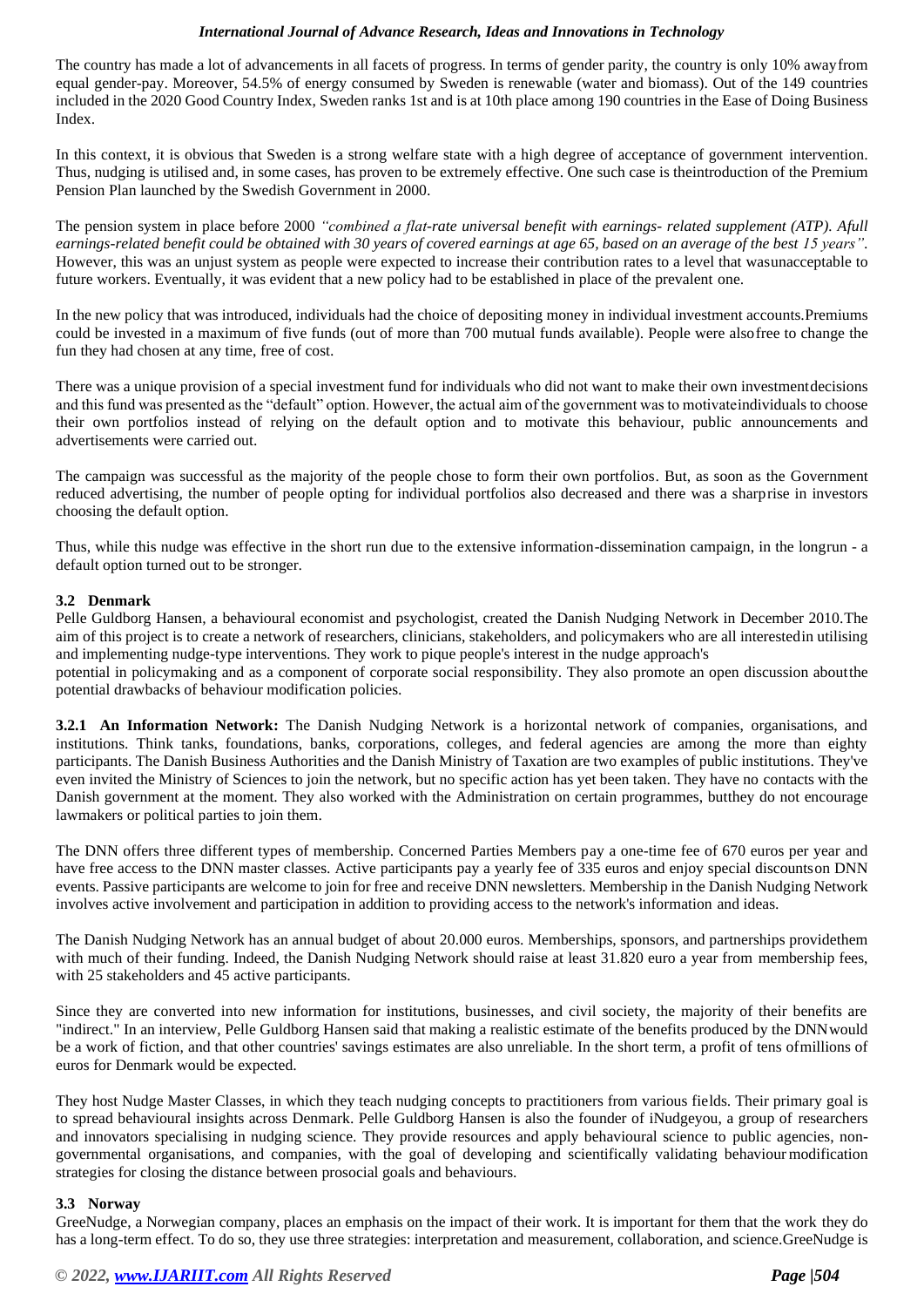a non-profit organisation that supports socially beneficial programs.

# **3.3.1 Report on Development in Sale of Saturated Fats Sold in NorgesGruppen Stores:**

The report's factual basis is objective sales statistics from NorgesGruppen, and all analyses were conducted independently by GreeNudge. Their aim was to decrease saturated fat consumption in order to improve public health. NorgesGruppen has set longterm objectives until 2020, with the aim of lowering saturated fat in the related food groups. From 2015 to 2020, the aimis to reduce saturated fat by 5% overall, with a 1% decrease each year.

Nudging measures look at how nutritious foods are presented in stores to make them cheaper and more appealing to customers. These tools mainly influence our unconscious decisions, i.e., decisions that are not based on facts or experience. According to studies, these methods have the ability to persuade consumers to make healthy grocery store decisions. Since most ordinary decisions are taken unconsciously and intuitively, the tools are useful. People make swift and spontaneous decisions, but the concept of being able to inspire, manipulate, or "nudge" them to make certain choices is dependent on that.

Several reports have shown that in-store preparation has a small impact on the health benefits of improved fruit and vegetable consumption. This is particularly important for people with lower levels of education and income. Since nudging has the ability to influence all customers, it is likely to be especially well adapted to reaching out to disadvantaged populations and assisting in the abolition of socioeconomic disparities in diet. There hasn't been any study done on how to minimise volume- saturated fat.

In grocery stores, consumers will be persuaded to make better decisions. Nudging was shown to have a mild or high impact in 70-80% of the trials.

A larger range of healthier options may have a greater impact on consumers than health labelling, while small improvements in place, such as raising the shelf height, may or may not have an impact.

Simplified labelling and information in the form of icons can have a bigger impact than informative information, and price cuts can have a bigger impact than health labelling.

Labelling and pricing analyses suggest that these devices may have a different impact on health against harmful food groups.

In 2015, NorgesGruppen began working to reduce the amount of saturated fat sold in its stores. This has been a difficult task.Sales of saturated fat content rose until 2017. The rise was 1.6 percent between 2015 and 2016, and 0.3 percent between 2016and 2017. In 2017, NorgesGruppen stepped up its attempts to minimise saturated fat in a number of key food categories.

About 2017 and 2019, gross volume-saturated fat was reduced by 2%. As a result, the focus of this assessment is on theperiod from 2017 to 2019 and specific examples of actions taken.

# **3.4 United Kingdom**

## **3.4.1 Applying behavioural insights to organ donation in UK:**

Over a million people signed up for the NHS Organ Donor Registry last year, taking the number to 19,532,806. We are awarethat many people who show an interest in joining the Organ Donor Register do not follow through. According to recent opinion polls, Organ donation is supported by 9 out of 10 people. However, only about one out of every three citizens is registered. This gap may be bridged with new interventions between the intent and the action.

In collaboration with NHS Blood and Transplant (NHSBT), the Government Digital Service (GDS, which runs GOV.UK), the Department for Health (DH), and the Driving & Vehicle Licensing Agency, the Behavioural Insights Team performed one of the largest Randomised Controlled Trials (RCTs) ever conducted in the UK (DVLA). This got high traffic on the web page and encouraged people to come forward. The results of this were so impressive that if used throughout the year it wouldlead to 90,000 extra registrations.

The most effective message appealed to people's senses of reciprocity and justice by saying, "If you wanted an organ transplant, "If you needed an organ transplant, would you have one? If so, please help others." The page encourages people toenter the Register and, in most cases, even contains an organ donation post. Using behavioural sciences as a springboard.

They tested eight different webpage variants to understand which one was more effective. Over one million people saw one of the eight variations over the course of the five-week trial (over 135,000 for each). As a result, the trial is one of the largestever undertaken in the UK public sector. We were able to identify subtle variations in the proportion of people signing up forthe Register because of its size.

The control page was the first Variant. The control page expresses gratitude to the website visitor and requests that they "please join the NHS Organ Donor Register." Every variant includes this simple request. Variant 2 provided information on the large number of people who had joined the organ donation register. The social norm—what other people do in a similar situation—is stated in this message. Social norms are convincing in a variety of fields, including energy efficiency and tax enforcement, so there was reason to believe that this message would be efficient. Variants 3 and 4 were similar to the second but they also included a picture, three had a group of people and four had NHSBT's logo. These images increased the importance of the message giving visual cues. Variant 5 informed people about the negative consequences. "Three people dieevery day because there are not enough organ donors". Knowing that people are often loss-averse, meaning that they value the loss of something more than an equal benefit. Variant 6 promotes the advantages of registering, "You could save or transform up to 9 lives as an organ donor". Variant 7 appeals to people's natural urge for justice and reciprocity. Variant 8 Attempts to persuade people to behave by their wishes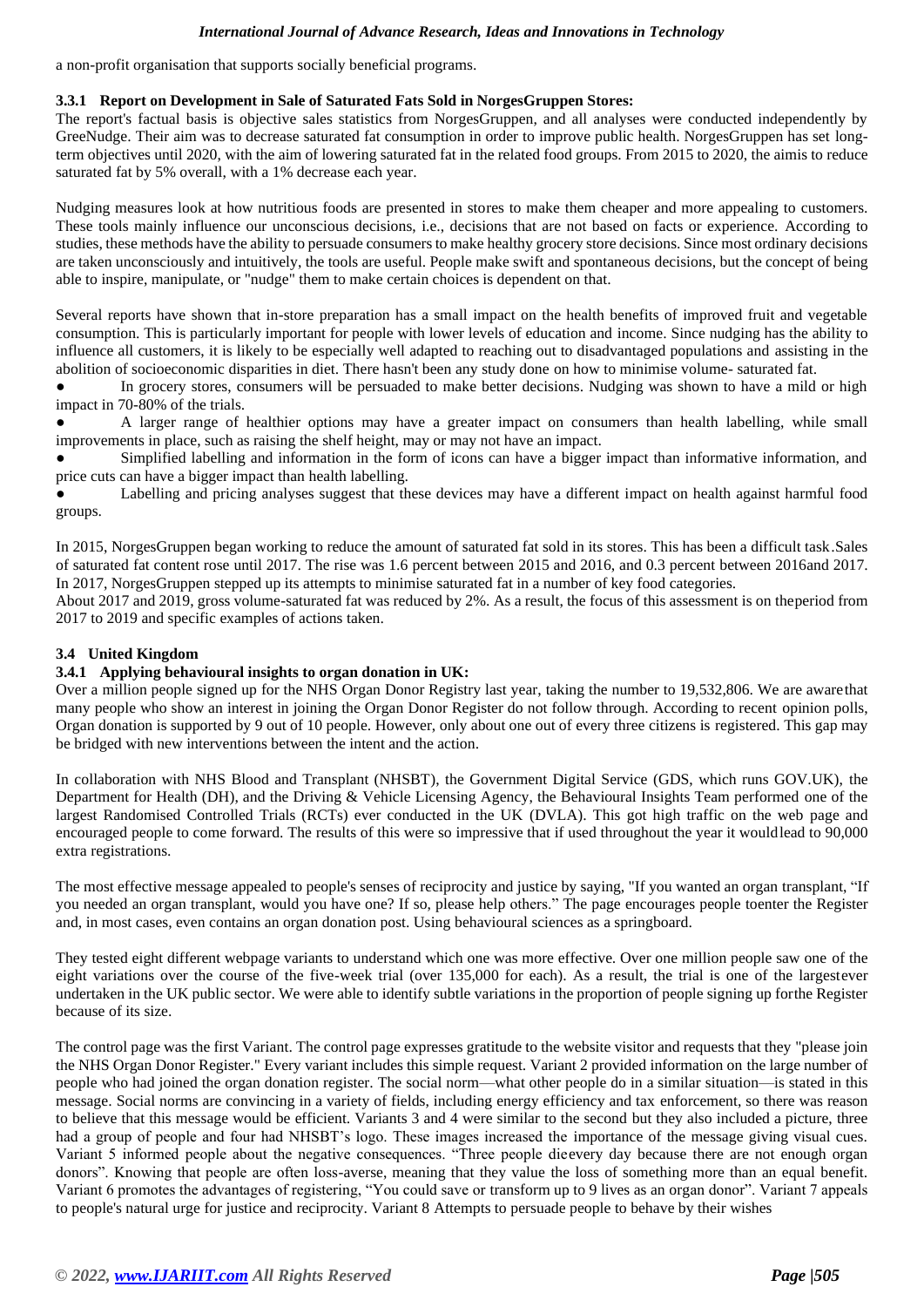# **3.5 United States of America**

Early forms of nudging and choice architecture have been taken into consideration for the first time in the seventies by Charles Schultze, who was the 39th President of the United States Jimmy Carter's economic advisor, who had highlighted those concepts in his book "The Public Use of Private Interest". According to his view, the base drives of self-interest might be harnessed to promote the common good. He did not take into consideration "Command and control" directives as a solution to the problem, since it would have complicated people's options too much. Regarding workers' safety, for example, he affirmed that "if specific regulations are the only bar to prevent social damages, first it will take time to deal with ladders and then even more as time goes on". This meant that the legislator should adopt a more "good sense" approach rather than curb the employer in a jungle of norms.

In the nineties, Bill Clinton discovered behavioural insights thanks to David Osborne, an influential policy guru, who wanted "Reinventing Government", by making it more efficient, responsive and business-friendly. In a speech at the University of Connecticut, Clinton extrapolated Osborne's words asserting that he wanted to promote "a government that steers more than it grows; a government that is a catalyst for action by others; a government that is market-oriented, less bureaucratic andmore entrepreneurial."

Barack Obama had promoted a smarter and more efficient government, which took into account behavioural economics very seriously. He appointed Cass Sunstein among its main advisers and employed behavioural insights in many fields: from pensions, to healthcare, to finance and environment.104

Obama's ruling, in a certain sense, expressed the Third Way, because it had social ends, it employed innovative means andpolicy tools and respected individual freedoms of employees. It was a government which intervened but that may not be strictly defined socialist. Sunstein and Thaler's bestseller "Nudge" was published in 2008 and had a great influence on Obama's political culture. It has been revealed as a perfect means to justify radical policy packages and preserve people's freedom of choice.

# **3.6 Italy**

**3.6.1 Nudge Italia:** In Italy there is no official behavioural insights team established by the Italian government. However, there are some independent academics who have launched an informal nudging group, and their purpose is to promote and support nudging initiatives in Italy. They are known as 'Nudge Italia' and are controlled and coordinated by prof. Paolo Moderato. They are an initiative of the IESCUM (European Institute of Studies on Human Behaviour). IESCUM originally started as a network of psychologists in the 1980s however they were established as a recognised foundation only about 10 years ago. They provide several services, like consultancy for firms and special master courses in applied behaviour analysis, psychotherapy, and cognitivebehaviour sciences. At the moment, Nudge Italia does not involve some of the major Italian personalities in thefield of behavioural economics. They lack involvement from other kinds of proficient fields other than psychologists, and therefore are at risk of being consigned as a psychologists' network instead of the Italian chapter of the European nudging network.

**3.6.2 Initiatives:** Nudge Italia, in collaboration with many public institutions, research institutions and a few private institutions, has appliednumerous behavioural insights to policy areas. In 2016, Italy declared some of them that had been brought into action and their impact towards the desired outcome.

• **Banking - Using a lottery system to encourage card payments.** This was an initiative undertaken in the city of Begamo in ambition to make it the first ever cashless European city. In addition to this, use of cards for payments was a traceable mode of money transaction and thereby helped the government to prevent VAT evasion. Each time aconsumer used a card to make purchases in a shop and got the cashier to scan their Receipt Lottery code, they got one lottery ticket for each euro spent, up to a maximum of 1,000 tickets for a single receipt. For consumers and retailers there were additional daily rewards up to 100 euros and weekly prizes of 500 euros. The tickets generated were then put into automatic draws and the winner was declared via email. Moreover, if the objective of 660000 card payments would have been achieved by the end of November 2015, all schools in Begamo were assured to receive super-fast internet connections.

#### •

This initiative increased the card transaction per person in Begamo in 2015-16 by almost 64% from average 40 transactions/year per person to almost 160 transactions/ year per person. However, Begamo couldn't achieve the target of 660000 card payments as only around 35% of retailers were able to scan codes for the lottery at that time, due to the lack of the necessary technology, connection problems and other issues. People eventually stopped usingcards for payments and went back to the traditional method of cash transaction as they weren't deriving the equivalent benefit of the effort, they were putting in making a transaction using their card.

• **Education - Improving performance in maths among school pupils.** In 2015, Nudge Italia, in collaboration withthe Italian ministry of education, launched a trial for encouraging chess practice in schools. The experiment was conducted in conjunction with the Italian chess federation. Access to their online platform and personalised tutoringwas foreseen as a possible outcome. The experiment was first launched in primary sections that mandated chess practice as a part of the curriculum. Similar actions were carried out in the secondary sessions as well. As an outcome, chess practice improved the students' performance in maths by a staggering 17%. Although many disagree, this experiment could be seen as a behavioural initiative as it improved the curriculum by enhancing performance of the students with the same total hours of tuition. Moreover, the very nature of any experiment, "trial", strengthens the argument.

• **Education - Rooms' architecture.** Recently Nudge Italia was contacted by the Ministry of Education and Researchto deliver advisory regarding the reorganisation of classrooms within the secondary school reform in order to improvise education. Their task included analysis of the influence of a room's architecture on a student's learning, by applying environmental psychology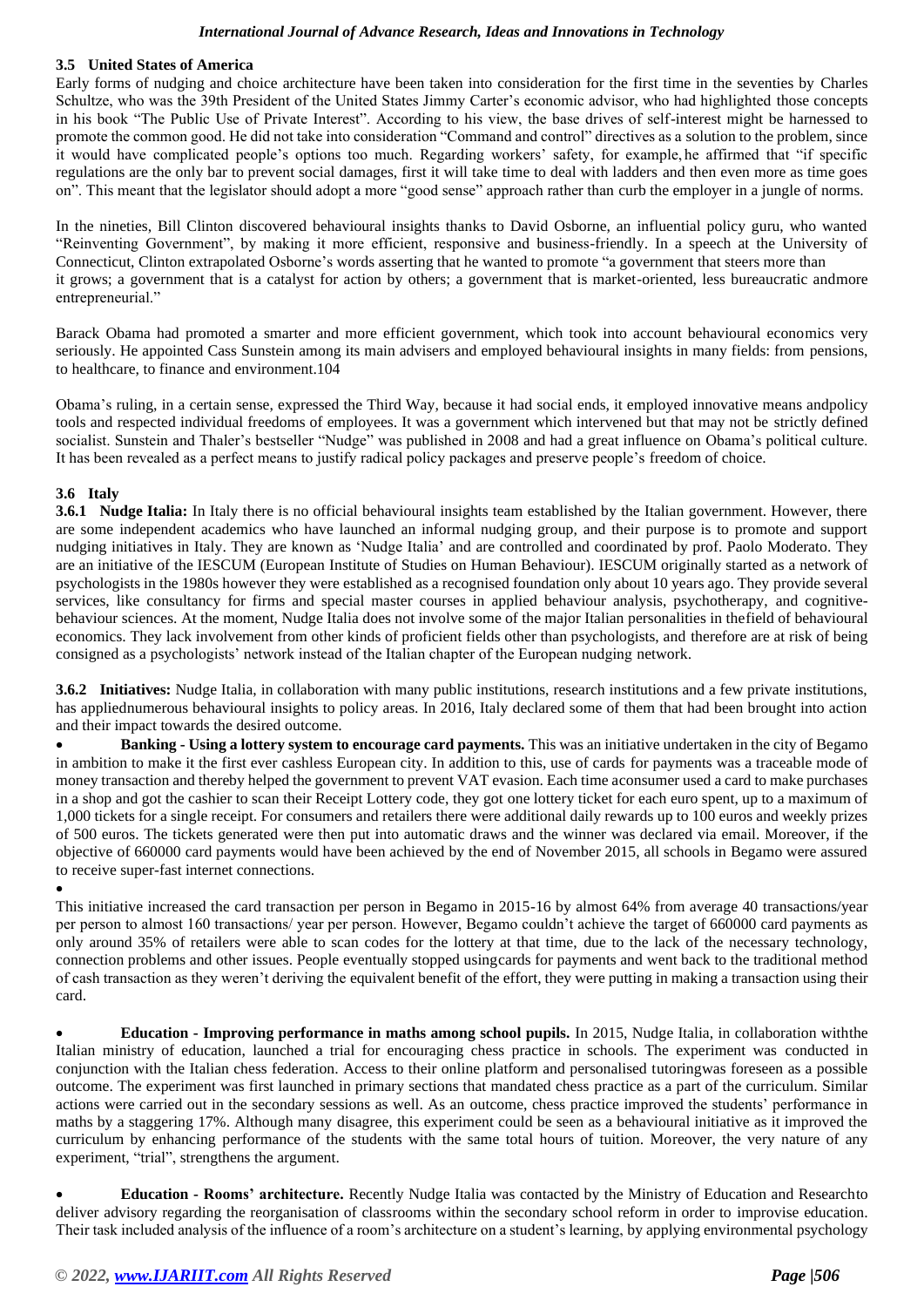notions.

Professor Nanni Presti, neurologist, psychologist and IESCUM vice-president, asserted that the colours in an environment conclusively influence the way in which a student learns. For example, if children spend their breaks ingreen areas instead of artificial places, they will be much more prone to learning and their focus would be majorly inclined towards absorbing what is being explained during the following lessons. The Ministry of Education is hencethe avant-garde of Italian Nudging, but most work is still to be done.

• **Environment- Limiting food wastage.** Achuan hypermarket, the French multinational retail group, in Italy in 2015was advised to undertake behavioural policies in order to try and curb food wastage. They were asked to apply a discount to any and all food items near to the date of expiry. Price cuts up to even 50% were offered on such items. Consumers were encouraged to consume products with such offering therefore helping reduce wastage of food itemsdue to not being consumed before expiry. In addition to this, these items were also placed around the store at locations the customers would easily notice them. Moreover, they even used special stamps or posters that would draw the attention of the customers towards these items.

Apart from this, Achuan has its own initiatives that promote reduction of wastage in food. They provide certain fooditems without packaging. This allows customers to purchase the items in small quantities without any imposition of minimum buying quantity. They can purchase only what they shall consume and thereby reduce wastage of any extra quantity.



# **4. PRESENTATION OF DATA AND ANALYSIS**

**Figure 1 – The number of investors who chose to form their own saving portfolios rather than the default option on first joining the plan (***Source:* **Henrik Cronqvist, 2018)**

The above graph (Fig. 1) shows the number of investors who chose to form their own saving portfolios instead of the default option when they first joined the plan. We can clearly see that while over 66.6% people preferred not to revert to the default option in 2000, that percentage decreased dramatically over the years as advertising also decreased. From just 2000 to 2001, there was a 72% fall and in 2016, only 0.9% investors opted to have their own portfolios.

# **4.2 Denmark**

| Country         | Foundat | <b>Structure</b> | <b>Staff</b> | <b>Status</b> | Owner                 | <b>Fixed Costs</b> | <b>Benefits</b> |
|-----------------|---------|------------------|--------------|---------------|-----------------------|--------------------|-----------------|
|                 | ion     |                  |              |               |                       | (Estimated)        | (Estimated)     |
| UK BIT          | 2010    | Centralized      | 60/65        | Private       | 1/3 NESTA             | 5.8M E/year        | 500M E/year     |
|                 |         | Unit             |              |               | $1/3$ Employees $1/3$ |                    |                 |
|                 |         |                  |              |               | Government            |                    |                 |
| <b>USA SBST</b> | 2014    | Centralized      | 7            | Public        | <b>US</b> Government  | 1.000.000          | 150M E/year     |
|                 |         | Unit             |              |               |                       | E/year             |                 |
| Denmark DNN     | 2012    | Horizontal       | 3            | Private       | $Academics + NGOs$    | $20.000 +$         | $10-50M$        |
|                 |         | Network          |              |               |                       | 100.000            | E/year          |
|                 |         |                  |              |               |                       | (estimated –       |                 |
|                 |         |                  |              |               |                       | iNudgeyou          |                 |
|                 |         |                  |              |               |                       | E/year)            |                 |

**Table-1: An international comparison among Behavioural Insights Teams**

*(Source:* Balzo, 2015)

Those who are familiar with the DNN have a very good opinion of it. Despite this, few people in the general population are aware of the DNN. Nudging, according to Hansen, is a high-competencyability that many people across realms and administrations can master. As a result, distributing efforts among local nudge units may be an effective way to achieve this goal.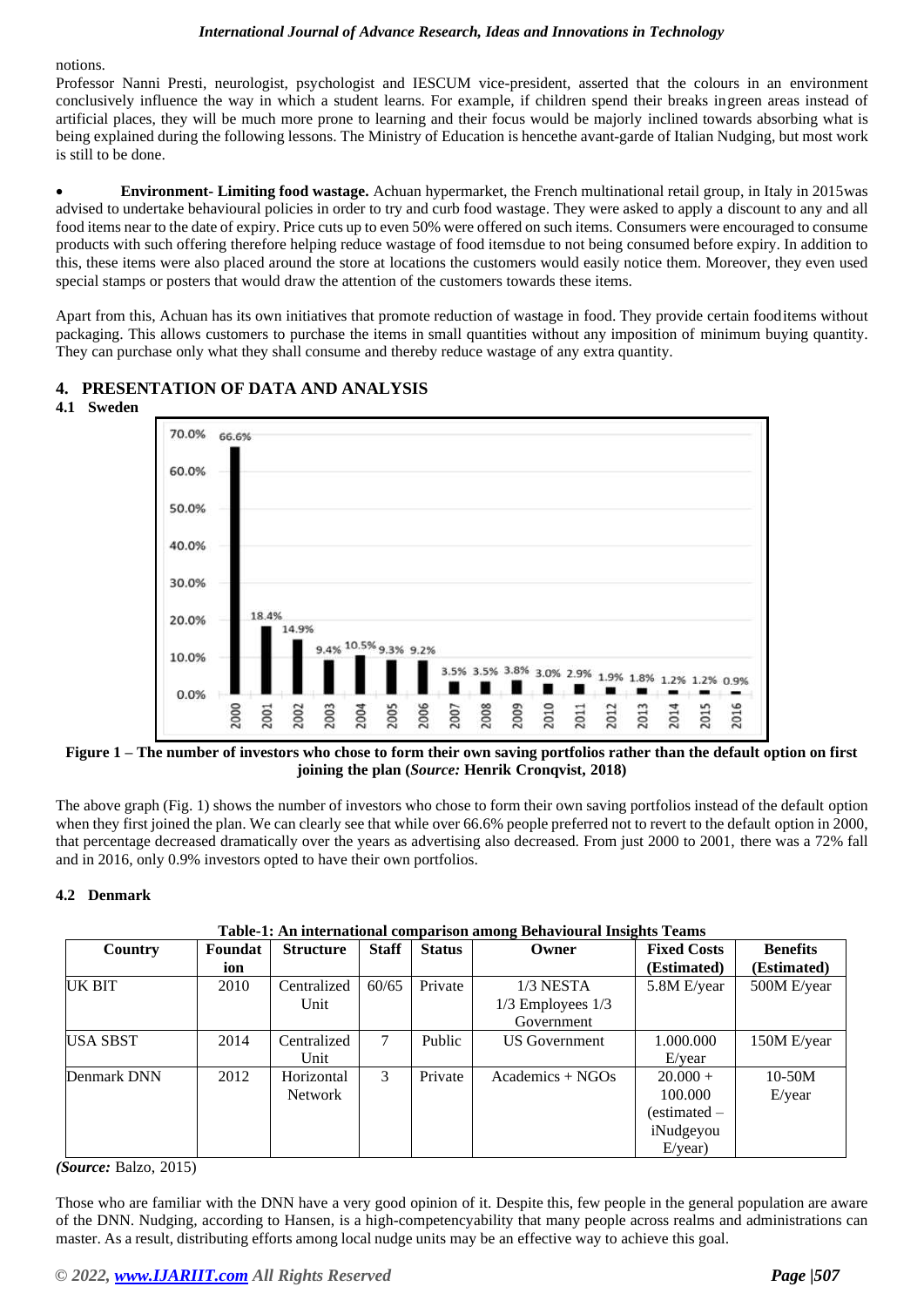

**Figure 2 – Evolution of volume-saturated fat for all NorgesGruppen chains' related products(***Source:* **NorgesGruppen, 2020)**

This graph (Fig. 2) depicts the evolution of volume-saturated fat for all NorgesGruppen chains' related products that are included in the food group. From 2017 to 2018, total volume-saturated fat sold in Norges Gruppen's chains decreased by 0.9 percent. From 2018 to 2019, volume-saturated fat was reduced still further, resulting in a net decrease of 2.0 percent of volumesaturated fat between 2017 and 2019.

## **4.4 United Kingdom**



**Figure 3 – Percentage of people registering as organ donors, by variant. (***Source:* **UK Government, 2013)**

The results of the human behavioural insights to organ donations can be seen above (Fig. 3), whereas compared to the controlgroup, there was a large rise in enrolment rates.

One exception: the social norms message combined with an image of a group of people (variant 3) decreased the number of people who signed up.

Variant 7—the message that relies on reciprocity—is the most popular variant, as shown in green on the graph (Fig. 3). Except for Version 5, this performed substantially better than the other versions. These two top results are statistically insignificantly different.

Apart from the key finding that most test messages increased registrations, two other results were especially intriguing. First, the impact of the loss frame can be seen in variant 5 is significantly greater than variant 6. Although the messages are not exactly equivalent This finding indicates that third-party loss aversion is present. The second variant has a positive effect on registrations, when combined with an image of a group of people, however, it had the opposite effect as the influence. This is the polar opposite of what we had expected. One theory is that using a stock picture turned people off because they saw it as amarketing gimmick. This unexpected outcome demonstrates why it's important to evaluate different messages, as long as they're sent to a large enough number of people to detect differences in responses. There were compelling reasons to believe that the group picture would be beneficial

This campaign aimed to encourage people to sign up for the Organ Donor Registry after applying for a driver's licence or renewing their car registration. However, the results demonstrate how minor improvements in particular public service contexts may have significant consequences. They also demonstrate how evaluating and trialling measures will assist policymakers in determining which intervention would have the greatest effect. These results are crucial not only for figuring out why people enter the Register but also for figuring out what motivates them to do so. They explain how to use behavioural science insightsto develop strategies in other fields.

# **4.5 United States of America**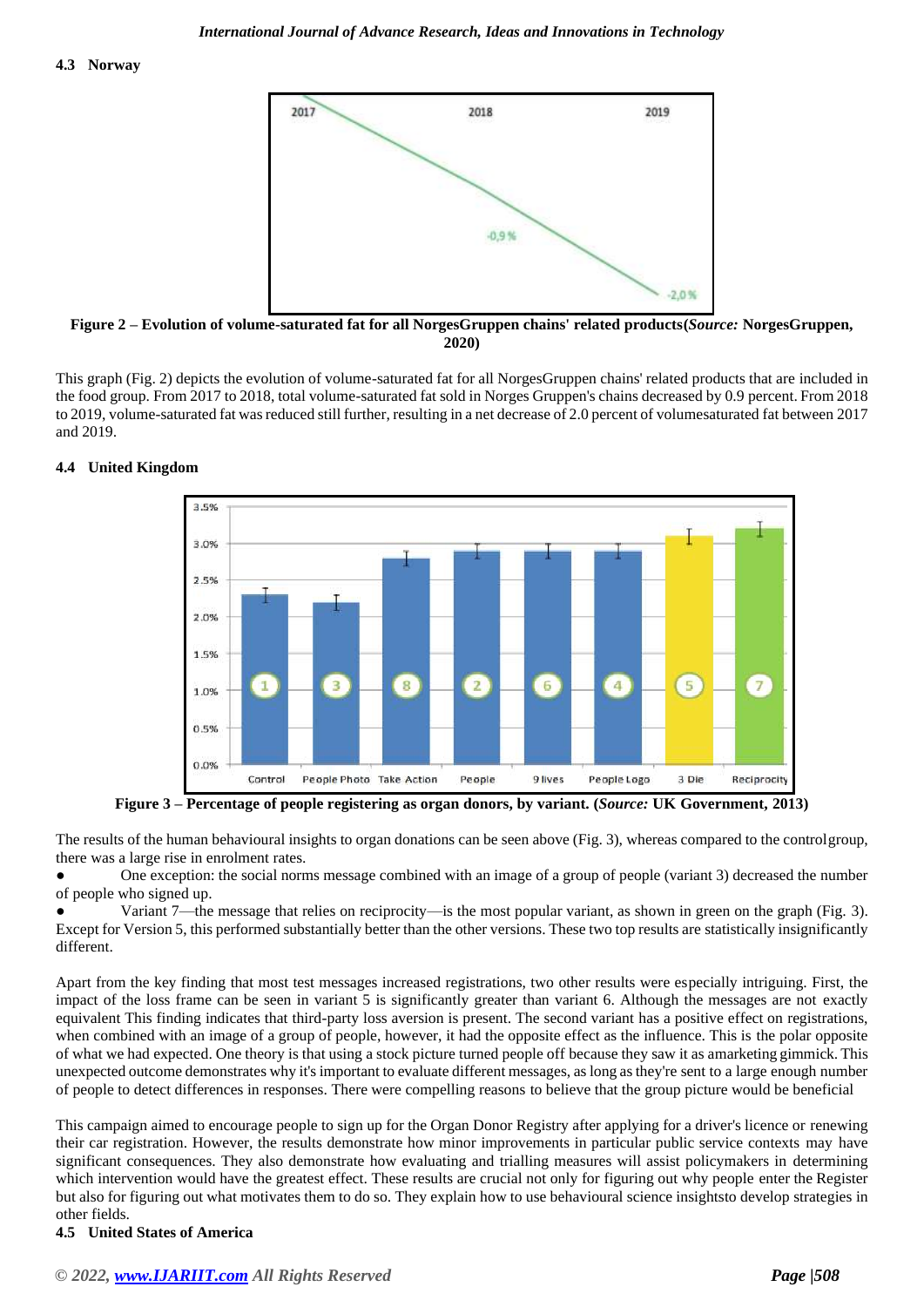

**Figure 4 – The net monetary benefits of final, federal agency regulations issued through the third fiscal year of the Clinton, Bush and Obama administrations.** *(Source:* **Zeder, 2012)**

In 2009, President Obama gave behavioural policy making its main goal and highest profile endorsement by hiring Thaler's Nudge co-author and Harvard legal scholar Cass Sunstein to head the White House's Office of Information and Regulatory Affairs.

Sunstein was given a wide mandate in order to apply cost-benefit analyses to all programs which encompassed the new healthcare bill and the new set of financial regulations. Sunstein, who has since quit his job at the White House was never liked by the Conservatives who found the "Libertarian paternalism" of Sunstein's book Nudge was overprotective or interfered withpersonal choice.

From the perspective of the public, the biggest changes that were implemented by Sunstein were the overhauling of the Food and DrugAdministration'sfood pyramid which was conscientiously read and ignored by school children overmany generationsof students into a more intuitive "plate design" which showed a breakdown of how much of each portion of meal should be allotted to fruits, vegetables, protein, dairy and grains. Other programmes included a website which allowed car buyers to compare fuel costs of a car against a benchmark vehicle rather than staring at uninteresting and difficult to comprehend statisticslike miles per gallon.

Sunstein claims the federal rules and policies placed in situ throughout Obama's first term saved more than \$90 billion per annum for the U.S. government. (Fig. 4)

# **5. RECOMMENDATIONS**

A shared aim of society is to encourage individuals to act in ways that are environmentally friendly or promote a healthy lifestyle. Nudging is a term used in economics and political science to describe the use of encouragement, constructive reinforcement, and other non-coercive methods to influence judgments and behaviour. Through the widespread use of digital devices, digital nudging (also known as digital nudge) has a lot of promise.

*Digital nudging* is described as a "subtle form of using design, information, and interaction elements to guide user behaviour in digital environments, without restricting the individual's freedom of choice". Personalization and context-awareness are usedto tailor smart nudges, with insight about the customer and her situation playing a key role. Until designing a custom nudge, such experience is focused on gathering a broad variety of data, building a user profile, and interpreting data in the sense of theuser. In comparison to non-tailored nudges, we assume that a tailored nudge is more likely to work, i.e., be embraced and adopted by the recipient.

Getting people to alter their behaviour is a moving target. According to a nudging target, the goal is to nudge people to act differently. To tailor nudges, user behaviour must be tracked in order to assess the user's normal behaviour and how it can evolve over time. Nudging can adjust to target the next stage of desired behaviour as behaviour changes.

Nudging is a technique for persuading people to alter their behaviour without restricting their freedom of choice. To consider nudging a service, we must presume that the nudging goal isfor the greater good, and that nudges are built by a well-intentionedgroup with the best interests of the public at heart. This, though, is not always the case. Transparency, in which users are informed that nudges are being used to manipulate them, is seen as a critical defence against coercion and nudges that are harmful to the users' best interests.

The majority of digital and smart nudging systems are delivered through a smartphone application. In these scenarios, nudge clarity can be accomplished by simply specifying the nudging target in the application description. The customer is then informed of the intent to nudge and given the option to use or not use the program. A similar alert could be shown each time the user launches the program.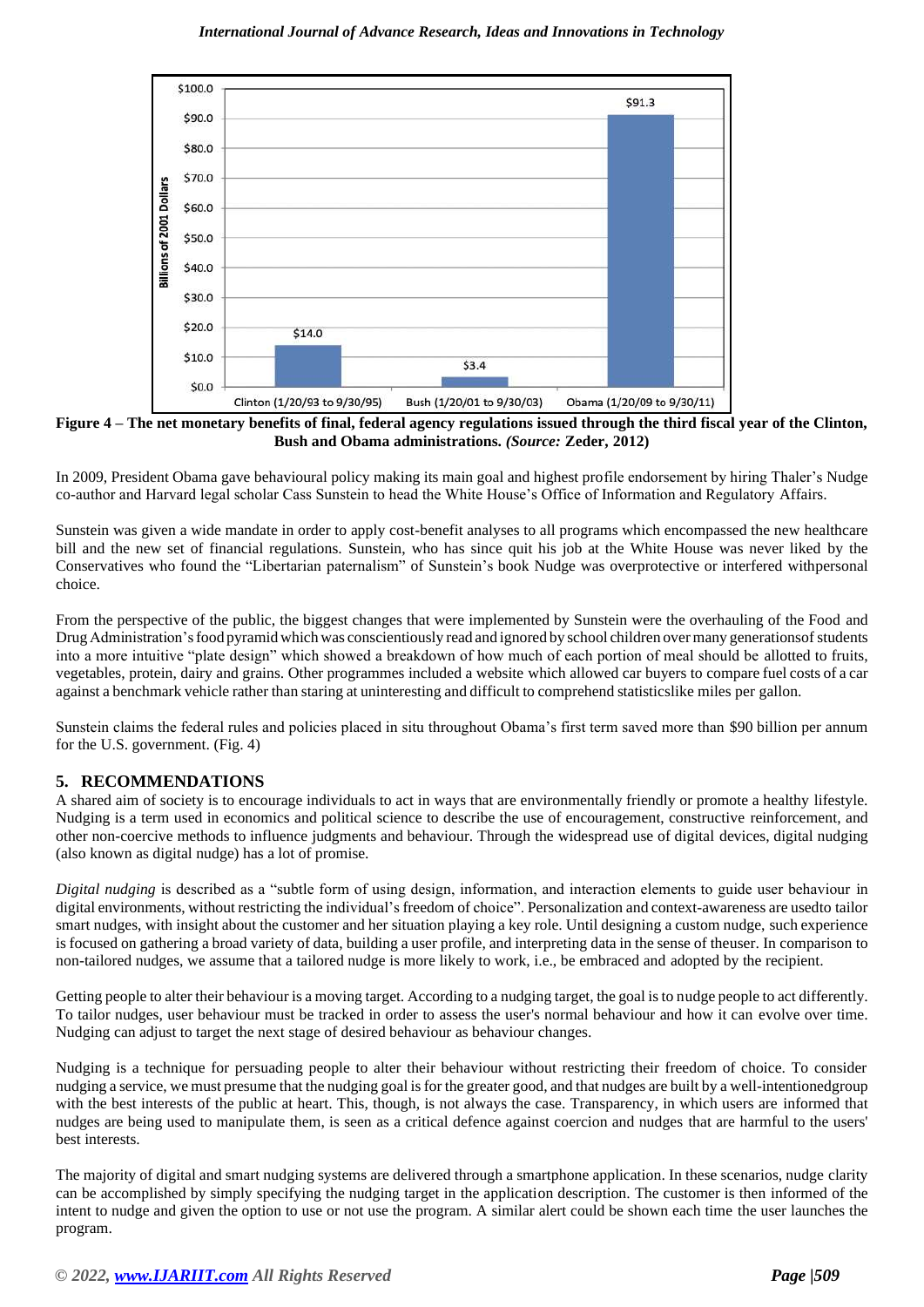Both capability and opportunity influence motivation, and all three elements influence behaviour. For example, in order to encourage anyone to ride a bike, they must have access to one and be able to ride it. It also necessitates the ability to ride a bicycle. If the gap is excessively long, for example, the nudge can be avoided.

A nudgy recommendation does not aim to provide the customer with a solution that is well within their interests, but rather topush them to do something that is in accordance with the nudging target. Users are usually challenged by certain guidelines toselect action that is better or more environmentally friendly than they would otherwise do. The nudging target might or may not correspond to the user's original desires or specifications. However, the intention is to alter the user's conduct, as well as his or her desires or specifications.

# **6. LIMITATIONS**

# **6.1 Habits**

The automaticity of behaviour is evident from decades of research into unconscious thinking and habits. Behaviour that is exhibited regularly tends to become a habit under stable circumstances.

# **6.2 Social Beings**

The social influences on behaviour are also well-established. People are influenced by their definition of 'normal' or what might be expected of them by others. Messages which include a description of what others do have been shown to affect behaviour.

# **6.3 Hidden**

Another limitation of Nudge is also one of its major attractions for policy makers: It changes behaviour imperceptibly. Peopledo not realise how they are being influenced and in what way.

## **6.4 Small change**

The final limitation of Nudge is perhaps the most obvious. Nudge is exceptional for relatively small-scale and short-term behaviour changes, and doesn't challenge the status quo. From this perspective, a Nudge is not – contrary to Thaler and Sunstein's claim – politically value-free, but tends to favour the dominant governance paradigm of a deregulated, growth-basedeconomy.

# **7. CONCLUSION**

We've seen how a shift in a country's political culture can lead to the formation of behavioural analytics teams. This is why they have spread so quickly in the Anglo-Saxon world, although most policymakers in Italy are still unaware of them.

The State cannot be made clearer by Behavioural Insights Teams. A simpler state, on the other hand, is more likely to create Nudge Units in order to improve its policies. This means that, before making policy changes, policymakers should move froman intuitive to an evidence-based approach to policy making.

In the field of policy and welfare, choice design and nudging are both relatively new approaches to behaviour change. Early adopters like the United Kingdom, on the other hand, have shown a lot of potential. Furthermore, general behavioural economics insights are being used in many countries to design conventional policy instruments such as legislation. Although option architecture isn't a silver bullet, it is a policy tool that can be applied at a low cost and yield meaningful results. As policymakers grapple with everincreasing resource constraints, nudging could become a more common and powerful toolkit.

We compared the relative effects of three different forms of nudges on donation behaviour in our pilot field experiment. The findings show that subtle measures, such as appealing to social norms or providing information, have an impact on environmentally friendly donation behaviour.

We've also noticed that establishing Behavioural Insights Teams within the government isn't needed. They can also be developed as a private and horizontal network of researchers, companies, and organisations, as the Danish example showed, with the goal of spreading behavioural insights across society. Nonetheless, only policymakers can provide researchers with the resources they need to adapt their results to real-world scenarios and public benefit goals. Therefore, it is important for Units and administrations to work together.

# **8. REFERENCES**

- [1] Behavioural Science & Policy Association . (2016, August 16). What is nudging? Retrieved from Behavioural Science & Policy Association: https://behavioralpolicy.org/what-is-nudging/
- [2] Burt, E. (2019, March 28). Nudge theory can help change your employees' behaviour (without them even realising). Retrieved from People Management: https:/[/www.peoplemanagement.co.uk/long-reads/articles/nudge-theory-change-](http://www.peoplemanagement.co.uk/long-reads/articles/nudge-theory-change-) employees-be haviour-without-realising#gref
- [3] Economic and Social Council. (2021). Nudging behaviour. Retrieved from Economic and Social Council: https://esrc.ukri.org/about-us/50-years-of-esrc/50-achievements/nudging-behaviour/
- [4] Institute, S. (n.d.). Sweden.se. Retrieved from Quick Facts: https://sweden.se/quick-facts/
- [5] News : Sweden is number one in Good Country Index. (2020, November 19). Retrieved from Swedish Institute: https://si.se/en/sweden-is-number-one-in-good-country-index/
- [6] Sweden. (2020). Retrieved from UNDP Human Development Reports: <http://hdr.undp.org/en/countries/profiles/SWE>